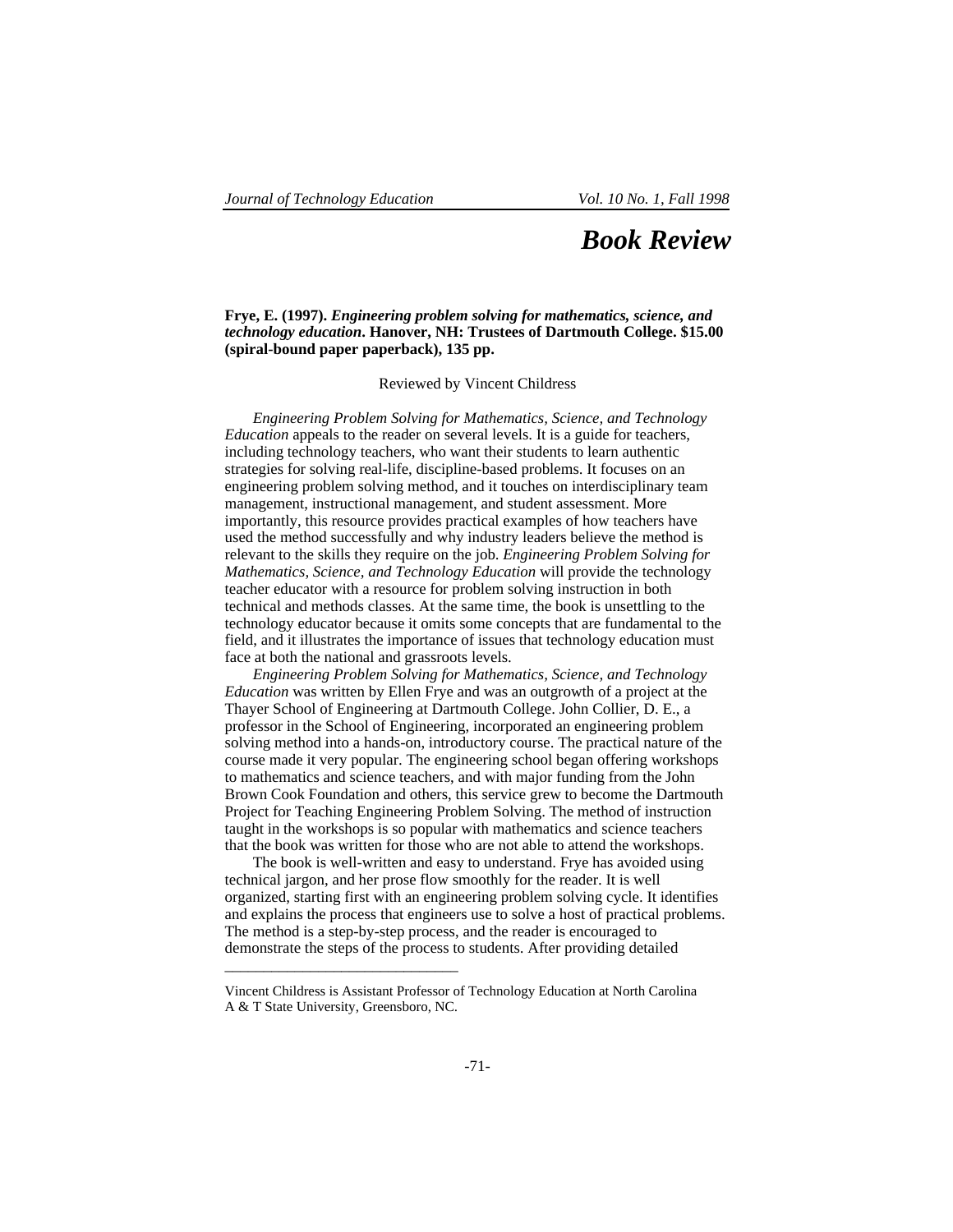examples of researching and documenting each step, the teacher becomes the facilitator, and students become the engineers who solve problems that they identify.

Johnson (1994, pp. 27-26) cited criticism on the use of stage models for solving problems where the model is over simplified and linear. He cited studies that provided strategies that should be taught to students for problem solving. The engineering problem solving cycle in Frye's book is depicted as a spiral process with complex activities within most of the steps of the process. While student intuition and metacognition are inherently important to develop in this problem solving process, each decision that a team of students makes is intended to be based on documented, quantitative analyses. The model appears to include those strategies that Johnson identifies, while at the same time providing structure that is designed to help the engineer create a structured problem from an ill-structured problem. It is both divergent and convergent, but the greatest emphasis is on the convergence of the process (See Shaw & Reeves, 1978; Dugger, 1994, p. 20).

Frye provides excellent examples of engineering problem solving that illustrate how engineers use a matrix that rates possible solutions in relation to the specifications that the engineers determined earlier in the process. Once each idea is researched, the engineers apply ratings to each. The top scoring idea is retained and the others are dropped. The team proceeds to take the chosen idea and define it further into subordinate alternatives which are again applied to the matrix and rated. The process is logical and iterative, and it spirals toward a workable design. Ideally, once the team of engineers believes it has a workable solution, they will implement it as a prototype.

Frye provides useful advice for the classroom teacher that is based on the experiences of the mathematics and science teachers that adapted the method to their classrooms. This experience is noteworthy because it tends to validate the experience of technology education teachers in curriculum integration projects such as the Technology, Science, Mathematics Integration Project at Virginia Tech (See Childress, LaPorte & Sanders, 1994, p.34). Frye includes a wide range of ideas teachers used to make room for the innovative method in the curriculum. Teachers are trying to use interdisciplinary teams without students in common, teach the process for the first 10 minutes of class each day, or have students work on problems after school or for homework. It appears that the struggle to implement meaningful reform is a problem experienced across the curriculum.

At the Thayer School of Engineering, Collier noticed that the engineering curriculum was so theoretical that some students were less motivated than they would have been if they had the opportunity to work on real-life engineering. He developed the aforementioned course so students could employ engineering problem solving in a fun and relevant way. The students proceed from a theoretical phase to a hands-on phase in which real product prototypes are developed. It is interesting to note the similarity between Collier's motivation to include hands-on instruction in the Thayer School's engineering program and Calvin Woodward's motivation to open the Manual Training High School of